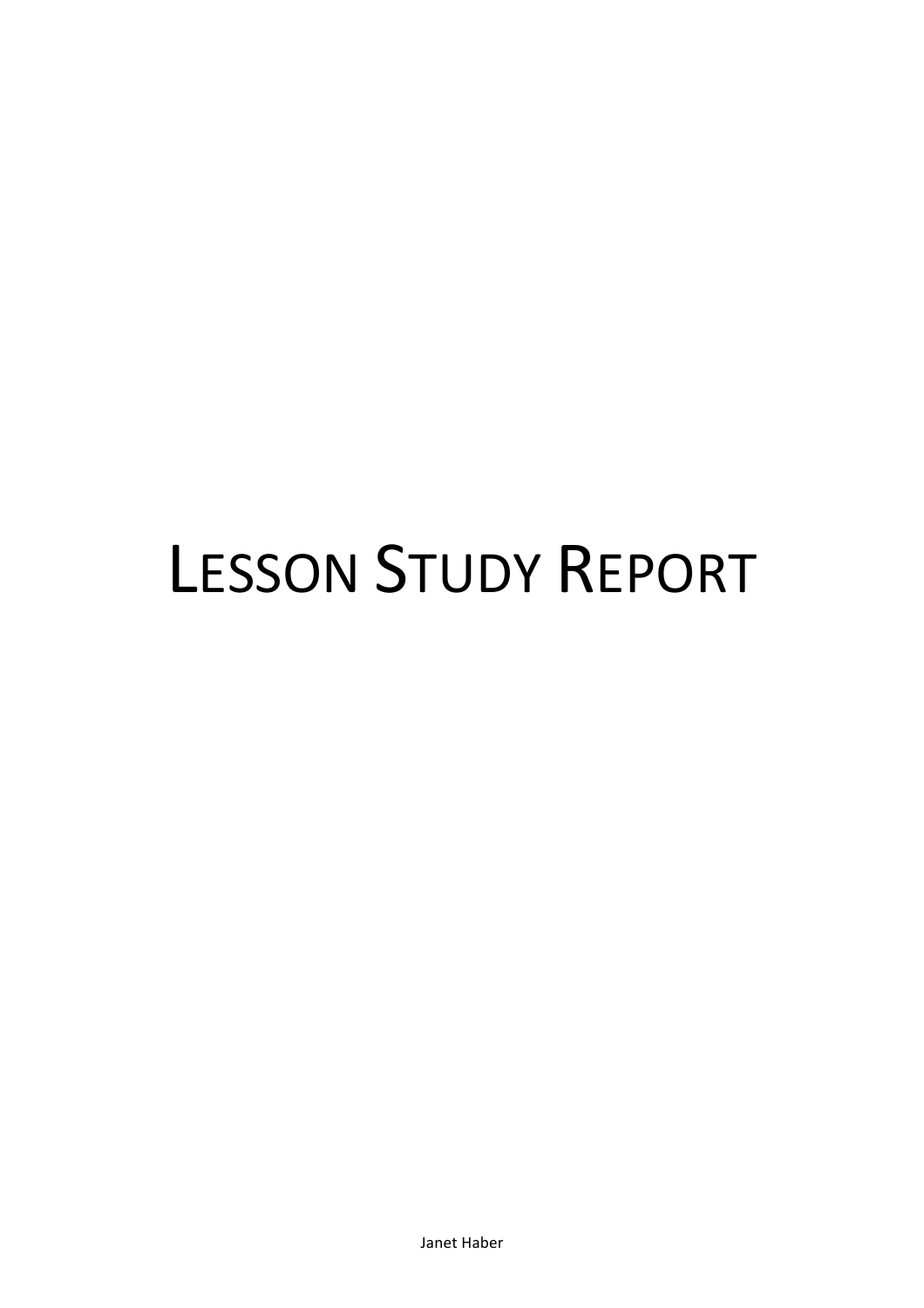# **LESSON STUDY REPORT**

## **Select a group of teachers – who are they, how did you select them and why?**

Stepanek et al. (2007) stated that a lesson study is "a professional development practice in which teachers come together to collaboratively plan a lesson" (p.1). I always saw the importance to improve teaching and learning by deepening subject knowledge, developing effective instructional strategies and thinking deeply about engaging all students in mathematics. I believe that lesson study is a great opportunity and effective way for educators to learn about larger issues that affect teaching and learning.

Sometimes sharing your work and materials is not an easy task. I decided to work with my colleague JoAnn Azzopardi because we have a good working relationship with each other. Our relationship as Bezzina (2013) argued is developed through "caring, listening, trust, honesty and collaboration" with each other (p.4).

Once we agreed to work together, we proposed the lesson study to the other mathematics colleagues in our school and identified teachers who were willing us to help out or who were willing to observe our lesson. As Stepanek et al. (2007) argued, it is important to "clearly outline each member's role and responsibilities" (p.3). This was done by sending an open invitation email to our mathematics colleagues and other colleagues. Although some of them showed interested and were willing to engage with us, time was a really huge obstacle to create a schedule for weekly meetings so that every member could attend.

Since my colleague and I teach different year groups, a request was done to the other teachers who would like to offer his/her class for the second trial of the lesson. Most teachers saw the importance of lesson study and were very eager to help out by allowing one of us to teach their class. We kept those interested teachers updated with our lesson plan and quite a number of teachers were committed to observe the research lesson and debrief.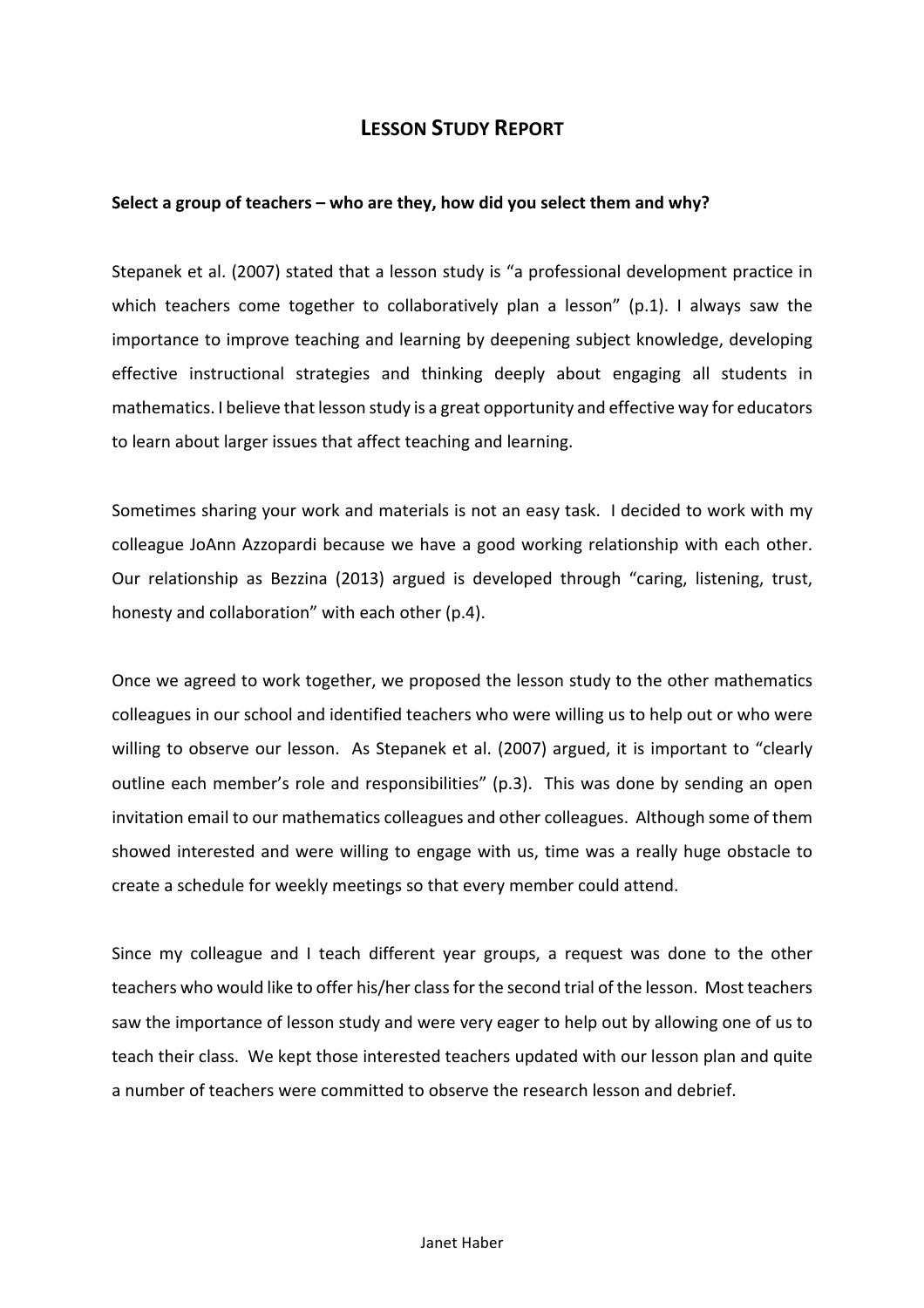#### The initial meeting – how did you conduct this?

In our initial meeting, my colleague and I started discussing and planning an inquiry task that offers opportunities for differentiated teaching and that could easily be solved both all students irrespective of attainment level. We identified a problem that addresses most of the students' difficulties and focused on a task where students make connections between various areas in mathematics. As Fujii (2016) stated, the first step in the lesson study process is to identify a question, which becomes the research theme for the lesson study.

Initially, I felt somewhat confused especially when we were discussing a task to achieve our aim that of making mathematical connections. Having a syllabus and the Maths textbooks, I feel that sometimes we as educators are caught teaching directly from the textbooks and that learning is connected only for the sake of the exam. In fact as Stepanek et al. (2007) outlined, the lesson study gives the opportunity for teachers to "stop and focus on their practice rather than simply get caught up in the flow of teaching" (p.1). However, though our mathematics textbooks and syllabi must serve as guidelines, as educators we must be professional enough to develop our teaching and learning. Watanabe et al. (2008) argued that educators "must keep in mind that their responsibility is not to teach the textbooks, but rather to teach mathematics with textbooks" (p.134). Although I always try to be innovative in my teaching style, initially I considered it as a challenging task for me to design an inquiry-based task. Through collaboration and communication, I felt more at ease and confident to work collaboratively so that we present a suitable task that students enjoy working on.

We also took into consideration issues such as designing a task which is a real-life one, that appeals to the students and that is not too easy for the students. In fact we attempted to present a problem that interested our students and that can be applied to real world, thus making mathematics more meaningful. Consequently this motivated our students to engage with the problem and stimulated them to consider the mathematical thinking they have engaged in.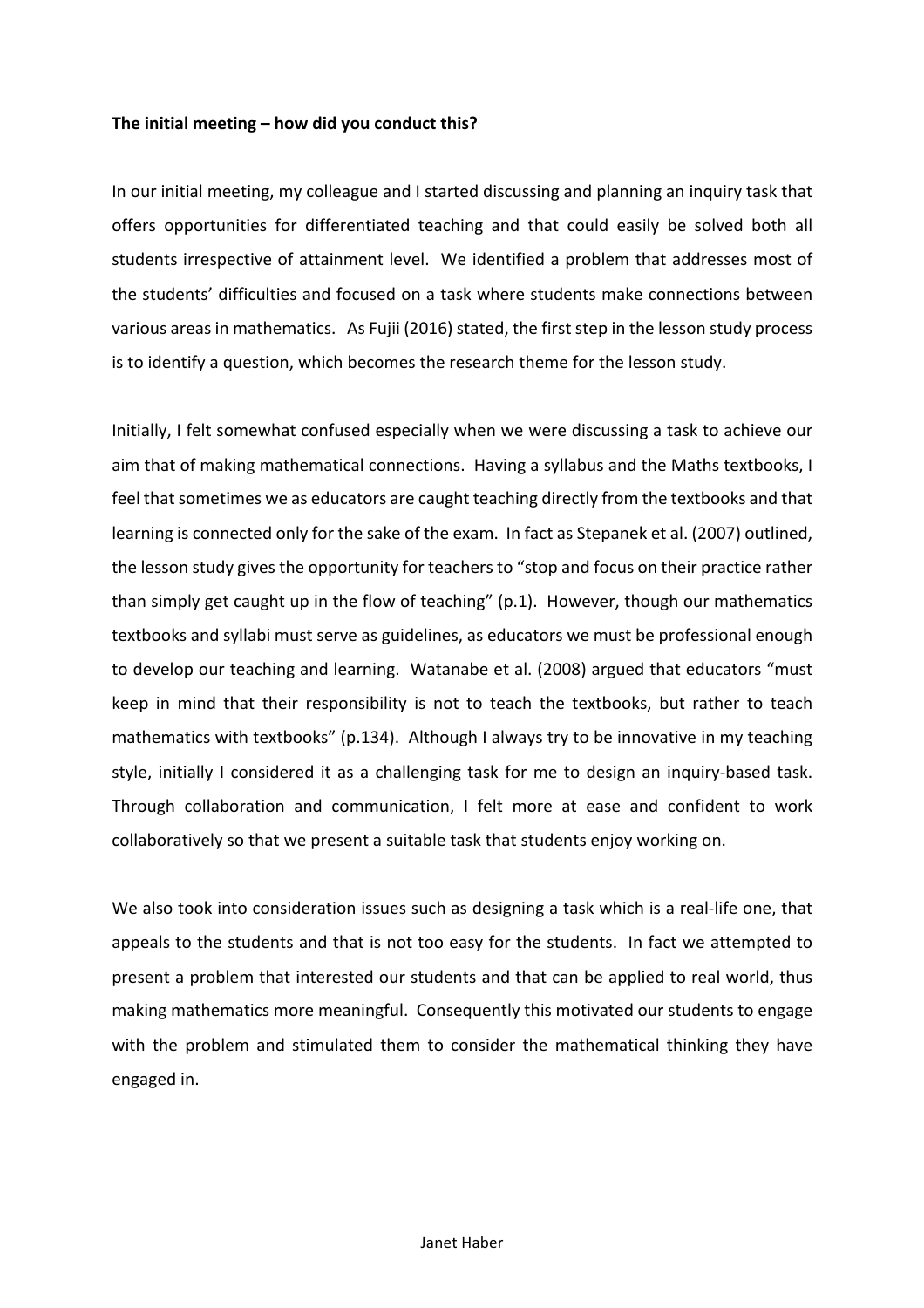#### Selecting what to teach, what class to teach and when to teach the lesson.

My colleague and I teach different year groups and have different timetables as previously discussed. Since the lesson study involves cycles of planning, implementation and evaluation, we discussed that one of us will teach the lesson with one group and the other will re-teach the lesson to another group keeping in mind that both classes will be following the same track. The importance of re-teaching the lesson is to refine our pedagogical teaching and strategies while focusing on students' learning. Stepanek et al. (2007) argued that the best way to start is to decide "*who* will teach the lesson to insure that everyone is invested in the creation of the lesson plan" (p.5). I must admit that here I encountered the biggest challenge, that is, to select a year group that I would take over another teacher to re-teach the lesson due to timetable constraints.

The choice of the selected year group, that is, Year 9 Track 3, depended on the remaining topics to be covered before the Half Yearly examination since our lesson was planned to be taught in mid-January. My colleague and I identified a task which would serve as an effective revision of various topics before the Half Yearly examination as well as give the students the opportunity to delve into new areas. Our aim was to design a task where students are given the opportunity to connect various mathematical areas tackled during different years of schooling. This would help the students to become aware of "a concise and efficient way to represent computation processes" (Watanabe et al., 2008, p.137) since they become more aware of similar methods that can be worked out more efficiently.

Before choosing the task, my colleague and I gathered a range of materials on the research theme. We looked at syllabi, textbooks and online journals to gather information about different ways the research theme could be organized and presented. We got our idea for the task from one of the mathematics textbooks. While denoting the remaining topics, I reflected on the topics that I find most challenging to teach and students find difficult to understand, as well as common errors that students used to struggle with.

We started our lesson study by reviewing students' prior knowledge in preparation for exposure to the new material. I tried to get into the students' shoes to fully comprehend the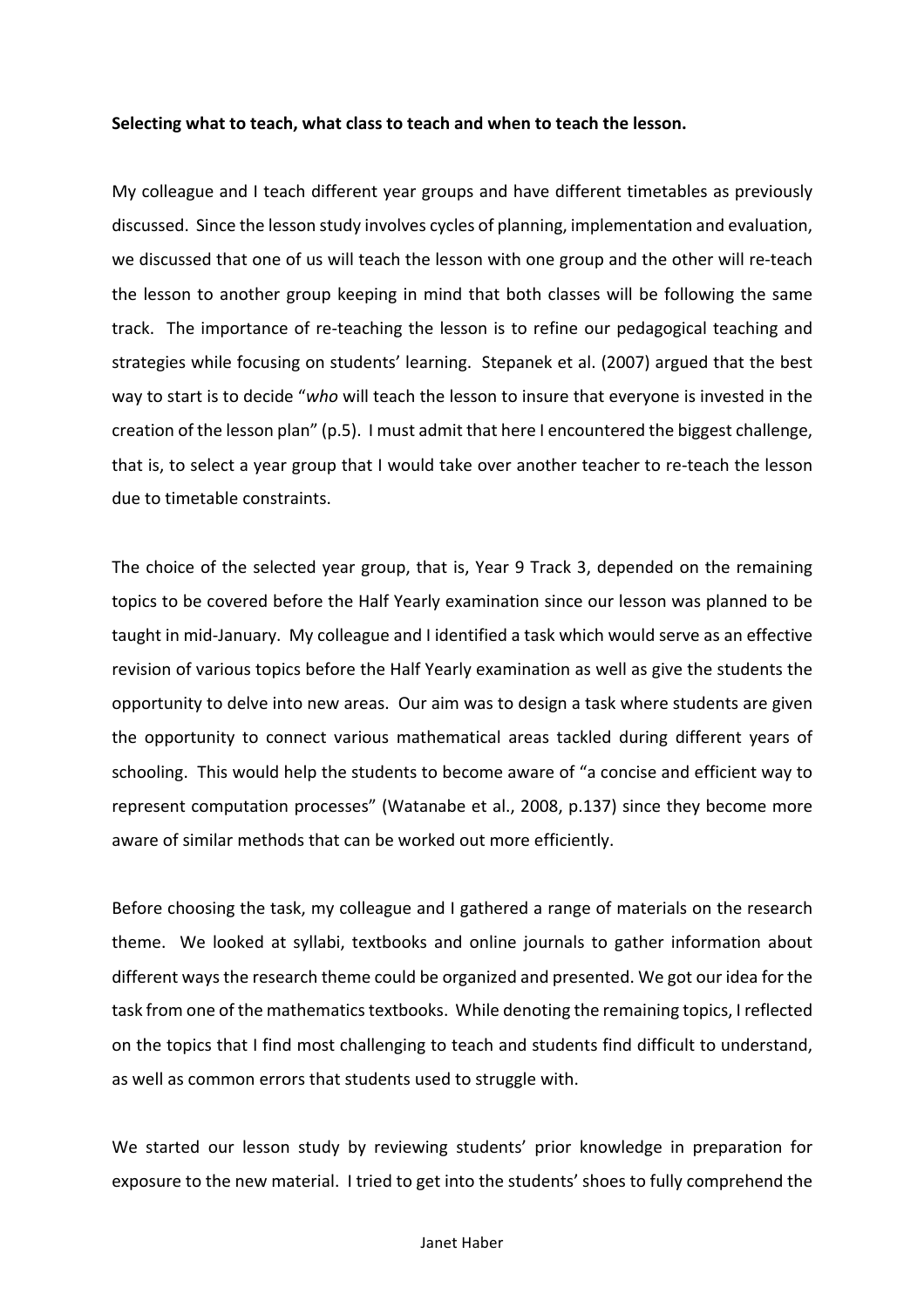students' difficulties. Watanabe, Takahashi & Yoshida (2008) argued that "teachers should actually solve the potential problems and/or engage in the learning activities themselves" (p.136). Although I always kept the mathematical focus as one of my priorities, I gave the importance of designing a task that accommodates differentiated teaching and learning styles.

When deciding to present the problem, I also kept in mind the importance of anticipating students' responses. We tried to predict students' difficulties and discussed how to reduce students' confusion by presenting a concise task. We also thought carefully about the numeric values used in a task because I strongly believe that this can strongly influence students' ways of solving the task and will eventually help us teachers to make sure that the goal of the lesson will be reached.

#### **The lesson planning process**

The lesson planning process was quite a demanding part since it entails the use of efficient lesson timing, resources to be used, classroom organisation, the lesson phases, discussing the possible methods available to work the task, and so on. We also designed observation sheets to collect data about student learning. It required a lot of time, and I would not have been able to plan all this on my own. Hence in order to engage in the lesson study I felt that it was crucial to find time to meet with my colleague on a regular basis.

In planning this lesson, we attempted to incorporate the eight principles of mathematics teaching practices that research indicates need to be consistent components of every mathematics lesson (NCTM, 2014). For instance teachers must engage students in problem solving and discuss tasks that promote mathematical reasoning. Effective teaching of mathematics engages students in making connections among different areas in mathematics to deepen understanding. Teachers must also make use of purposeful questions to assess and elevate students' way of thinking.

When planning our whole class discussion, I felt that the *neriage* phase (the plenary) was the most challenging to handle in our lesson study. I felt that it is important to offer students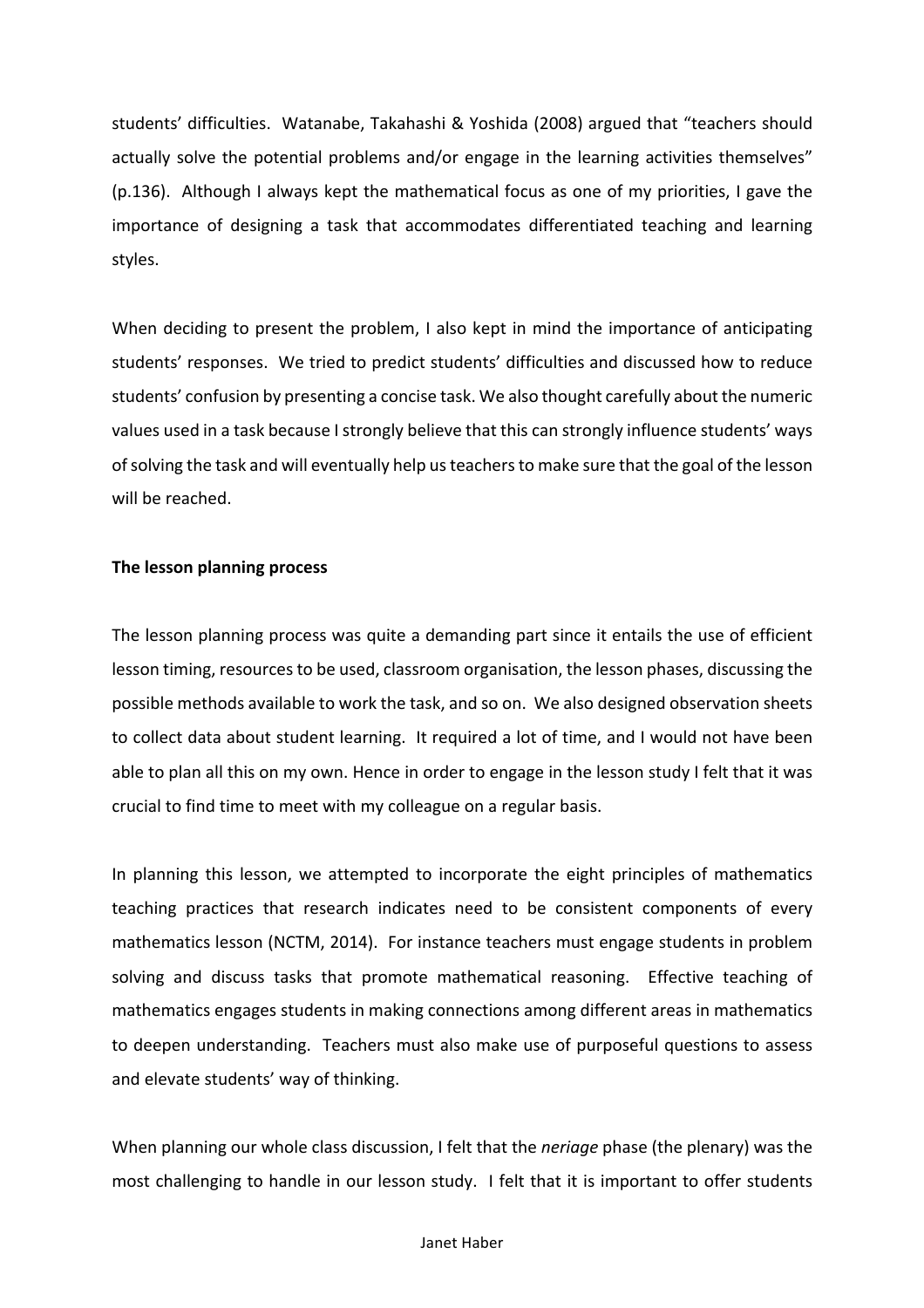opportunities to share, discuss and reflect upon their work. However, as an educator it was also imperative to provide 'just-in-time' interventions to scaffold students' learning. Although we presented a set of questions that would serve as a starting point to our discussion, it was important to add on and extend students' knowledge.

Since the task could be worked through the use of a variety of methods, it was a learning experience for me to see how such a seemingly easy task, which could easily be worked out by a primary school student, offers great possibilities for discussion and could be extended to include a variety of methods such as simultaneous equations and functions which are tackled towards the end of secondary schooling.

#### **Teaching the lesson**

In our first attempt to teach the lesson, I was an observer. The observation was really eyeopening. The first thing I noticed was how difficult it was for me to focus on the students and not on the teacher. The observers' role is to probe closely the way pupils react, how effectively they learn and make progress and how well the design of the lesson meets pupils' needs and engages them in learning.

It was vital that the teacher tries to stick to the lesson plan, as much as possible, because "the lesson is the result of the collective wisdom of the team" (Stepanek et al., 2007, p.7). All the teachers who were involved in the lesson plan worked collaboratively with each other to design a meaningful and relevant task and went beyond the minimum requirements of delivering the curriculum. This was done so that ultimately students engage themselves during the lesson. Since the task presented was based on a real-life situation, students seemed that they tried to link mathematics to its usage in the real world while making it more meaningful. The Think-Pair-Share approach used in the lesson helped to maximise students' participation as well as students gave their maximum attention on the problem and seemed engaged in the understanding the material given by the teacher. I believe that this approach is a collaborative learning strategy which makes the teaching and learning process more active. While students were presenting their work, I noticed that the use of the poster was a creative and effective means by which students can showcase their work.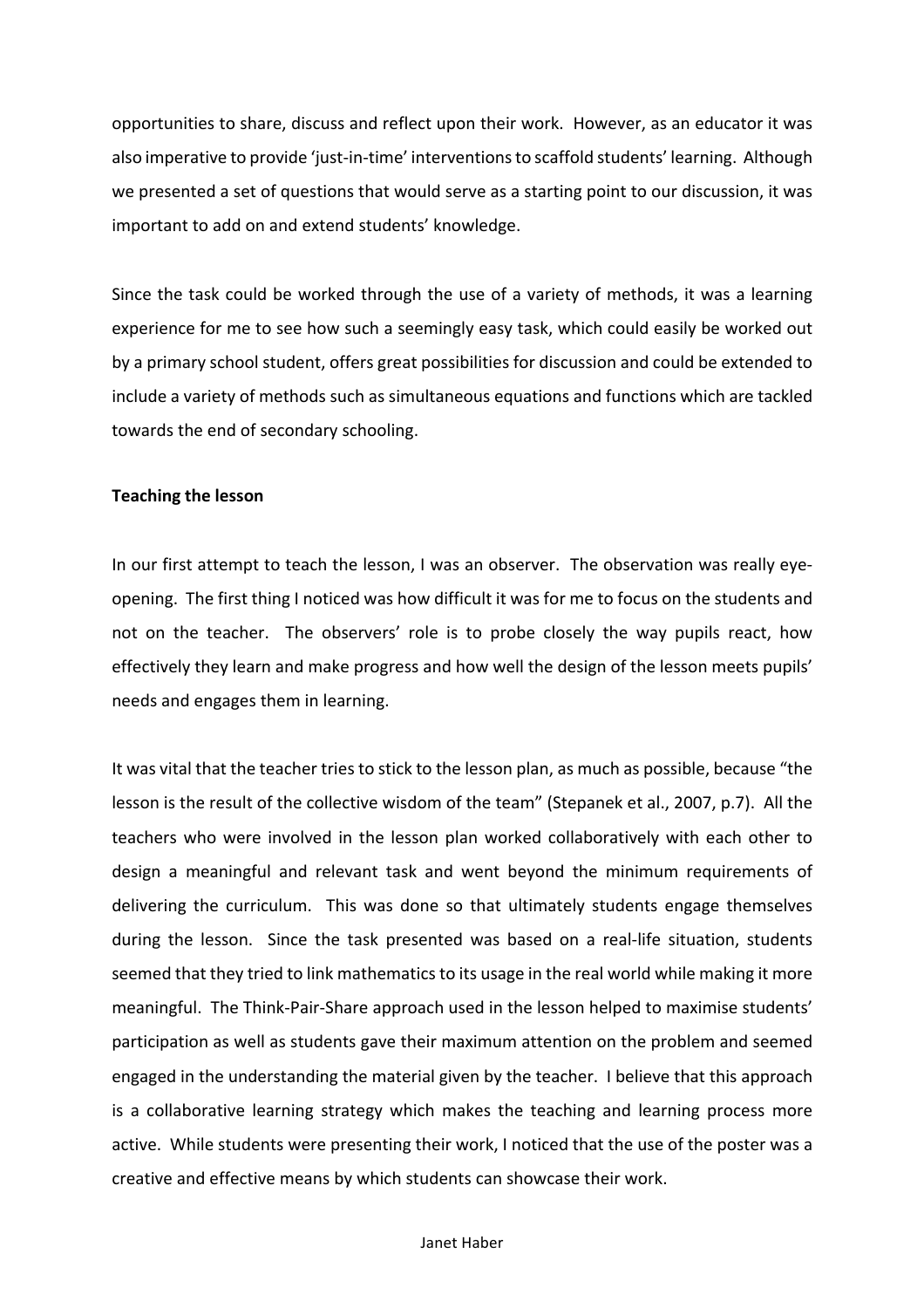I think the ultimate goal of teaching is to do just that  $-$  teach, not stand up in the front of the room and explain the mathematical content to be learned. The teacher is there to provide the required support and advice as well as the necessary scaffolding and teaching of skills when necessary.

While teaching the lesson, the teacher used effective questioning, fostered reasoning and stimulated students to communicate and articulate their thoughts and ideas. However, I feel that every now and then it is useful to stop and reflect on how my levels of engagement, enthusiasm and passion for teaching, can make a difference to the engagement, and ultimately the academic outcomes, of my students.

# **The lesson study debriefing**

Lesson debriefing should serve as a platform for all the team involved in the lesson study to share their views and opinions. As a team, we tackled every phase of the lesson one at a time. Then we evaluated what worked and what needs to be adjusted, and what has been learned about the pedagogical approaches used. A number of issues emerged from the data collected through the observation sheets. Time was really a huge obstacle in our lesson. It was also noted by some observers as they clearly stated "maybe more time was needed" and another observer mentioned that the lesson "took longer than a lesson". Then we decided to adjust the lesson timing as well to eliminate some of the methods' flashcards that the students are not aware of yet so that students do not get confused when deciding to select the appropriate method name. On the other hand, there was quite a number of positive aspects. The lesson study seemed that it was a positive learning experience for all the students. Some of the observers highlighted the following positive aspects:

- While some of the students were more active in the discussion than others, they all *were, more or less, engaged in the task.*
- Lesson was very interesting, not usual lesson.
- All group members worked and contributed and showed motivation.
- Students seem to enjoving the lesson.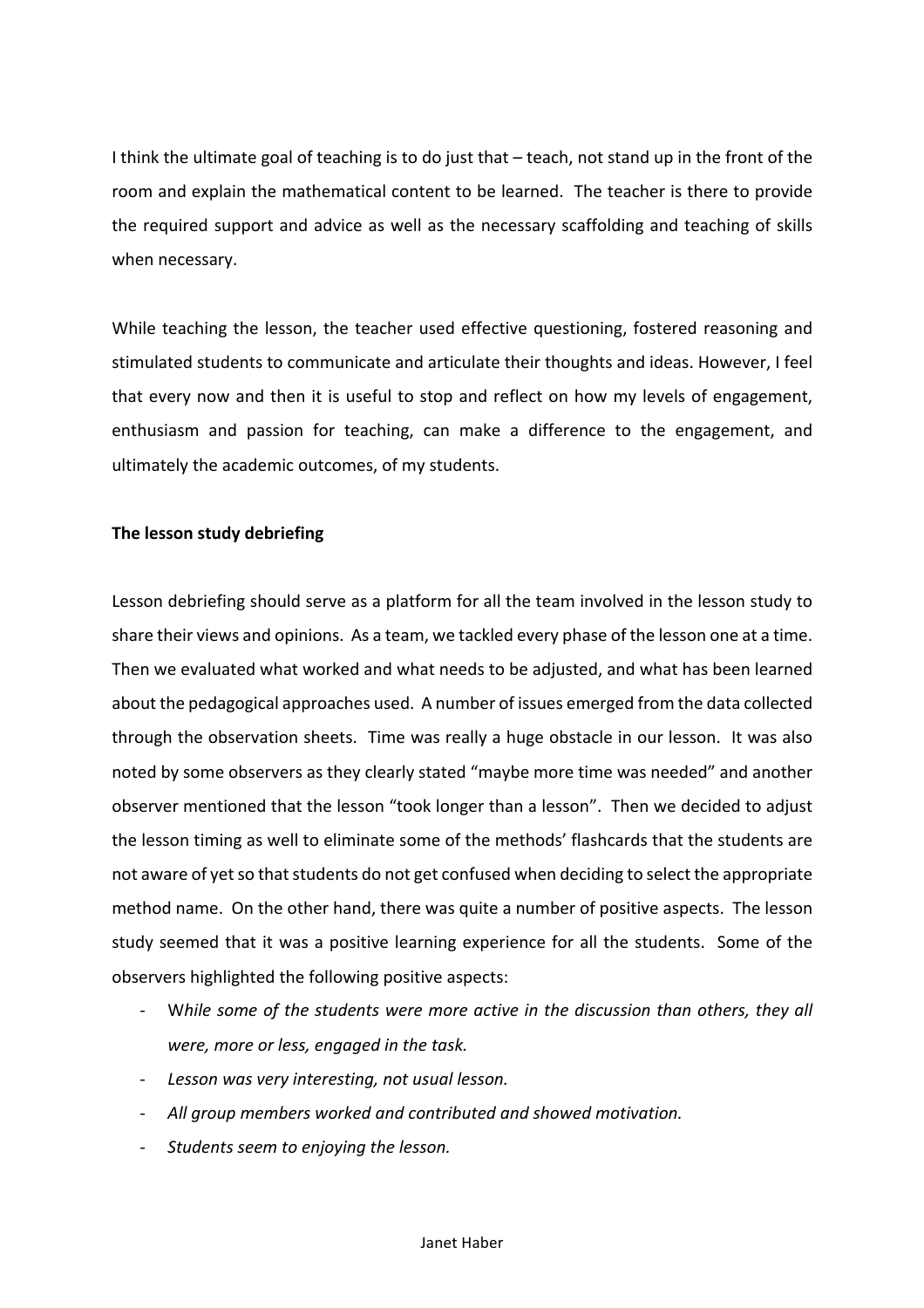- A very positive lesson... Improvements were suggested by students themselves and *explained clearly.*
- Interesting activity and very well planned. The majority of the students contributed equally in their groups. Objective of the lesson was successfully reached.
- Student participation and enthusiasm in presenting results, proof of lesson success.

I felt that while carrying out our lesson debriefing I gave my importance to focus on the students' learning and whether the lesson is effective, not on the teacher and her teaching. This was possibly done by looking in depth at the teacher's feelings and experiences of conducting this lesson, as well as study the observers' and students' views through the collected data or observational field notes. We also discussed the students' reactions and responses in each phase and whether the aim of the lesson was reached. The students' experiences, engagement and learning were very crucial in our discussion.

The lesson was then revised and it was my turn to re-teach the lesson to a different group of students. It was a positive experience re-teaching the lesson. It was highly evident that each student understood the task presented and all managed to come up with more than one method to solve the problem. Most of the resources presented were a great aid for the students to solve the task. I felt that to take over another teacher's class would not be an easy task. In fact, it was my biggest challenge while re-teaching the lesson as I did not know the students well.

Following each lesson, students were asked to write and reflect on what they learned during the lesson. All students reported enjoying the lesson study experience. Most of them emphasized that different topics can be used to solve a single problem.

# **Benefits and challenges of integrating lesson study in your school**

I believe that a lesson study is a powerful, professional learning tool that helps educators to improve teaching and learning. It is an opportunity to develop "a common language and a shared vision for the school of effective teaching techniques, helping to drive whole school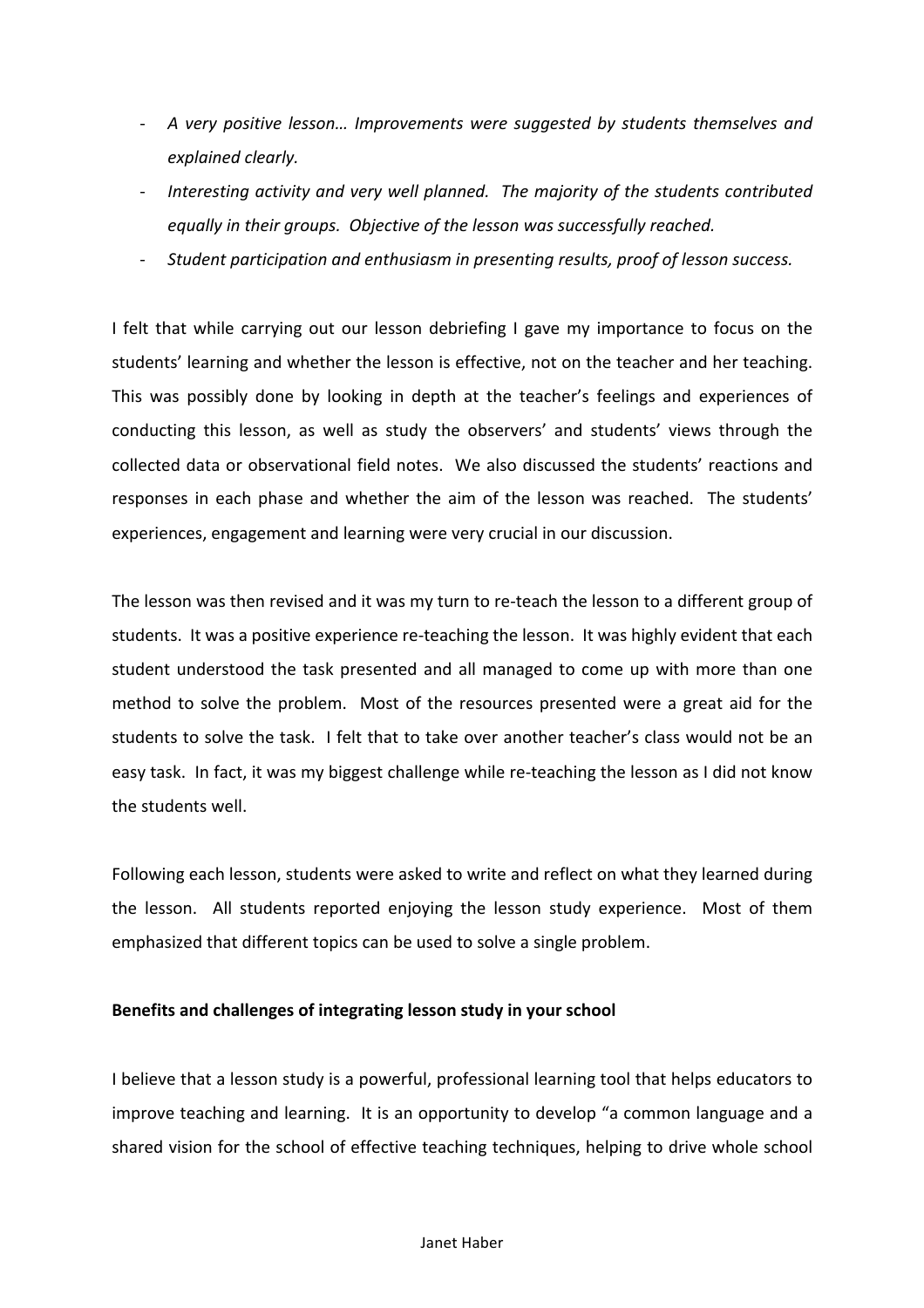improvement" (IRIS Connect, 2016). Educators become lifelong learners and start to think about school as a whole instead of only their own class.

Lesson study offers an innovative way of planning and delivering a lesson. I felt that our team had a great opportunity to plan, collaborate, discuss and reflect on our practices. Although at first I might considered lesson study as a daunting task which requires a lot of extra work, I admit that lesson study is not about being original or creating an exemplary lesson. It entails to create engaging lessons. For instance, teachers may use the existing resources and fit into the normal continuum of lessons for that class. Lesson study can help teachers shift their teaching approach from "teaching as telling" to "teaching for understanding" (Lewis, 2000).

Every member involved in lesson study can benefit and thus teaching and learning can flourish. Teachers' learning during lesson study can vary starting from development of knowledge, changes in interpersonal relationships among teachers and advance of personal qualities and dispositions (Lewis, 2009). Lesson study helps educators see teaching from various points of views. As a teacher, I felt that I had more time to spend on students' thinking. The lesson study cycle seemed to support development of content knowledge among us teachers. All the teachers anticipated what tools, methods, possible solutions and common errors that students might frequently encounter. We had the opportunity to gain insights from other teachers and a keener appreciation of each other's strengths and needs. Through this lesson study, we, mathematics teachers managed to create a community that contribute to our own professional growth. Another benefit of the lesson study is to create a shared vision among us teachers. Most of the mathematics teachers who participated in this lesson study aimed to achieve the same goal. We urged students to learn to explain their thought process rather than to give the final answer when solving a task. Thus, I felt that it was a great opportunity to discuss issues about what vision of mathematics we want our students to embrace.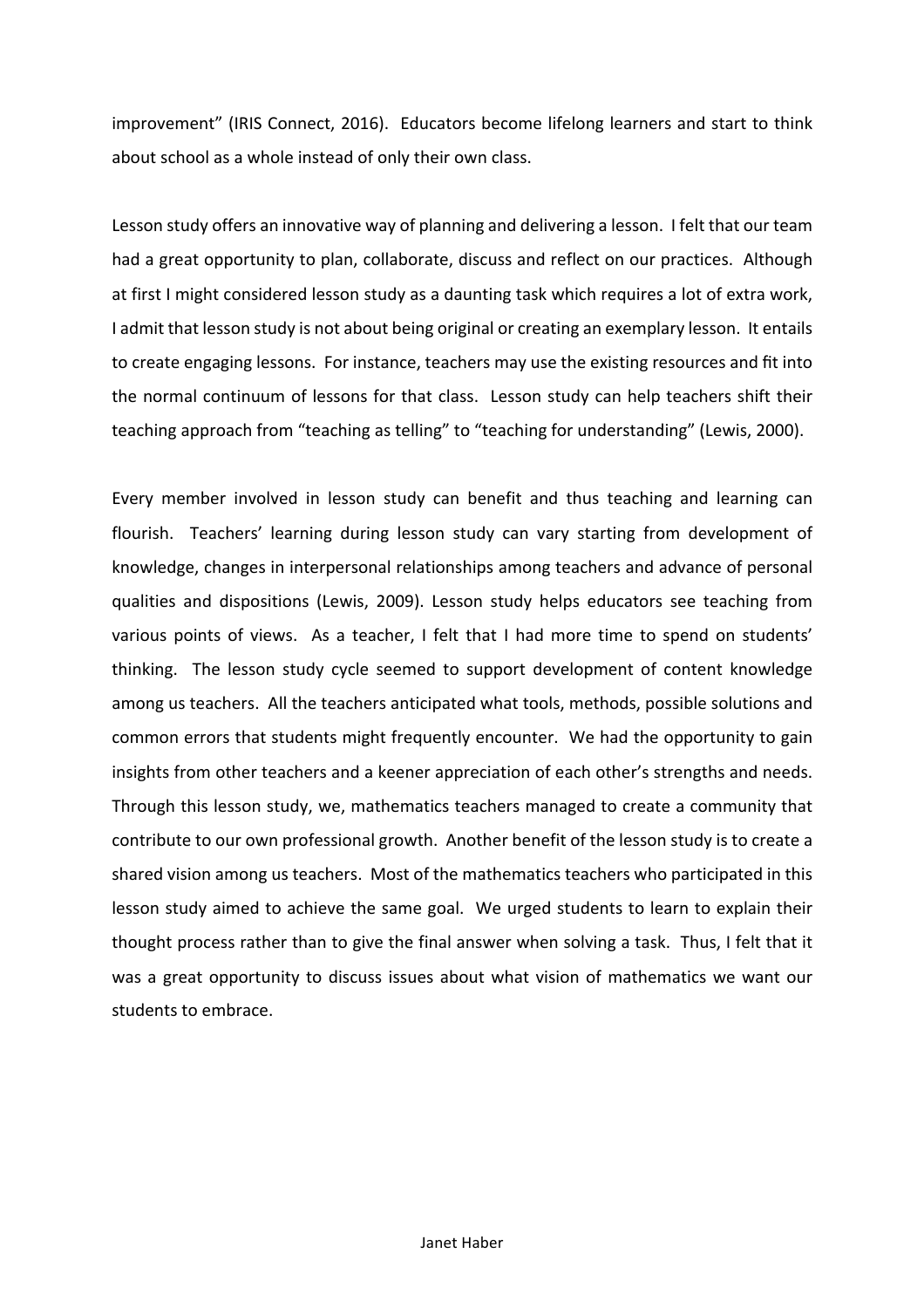## **REFERENCES**

- Bezzina, C. (2013). Educational Leadership: the challenges ahead. In C. Bezzina & K. Vella (Eds), *The Leadership Imperative – A journey where people matter* (pp.11-26). Malta: Print It.
- Bush, C. (2009). *Improving subject pedagogy through lesson study: Handbook for leading teachers in mathematics and English.* UK: Department for Children, Schools and Families.
- Dudley, P. (2008). *Improving practice and progression through lesson study: Handbook for headteachers, leading teachers and subject leaders.* UK: Department for Children, Schools and Families.
- Dudley, P. (2013). Teacher learning in Lesson Study: What interaction-level discourse analysis revealed about how teachers utilised imagination tacit knowledge of teaching and fresh evidence of pupils learning to develop practice knowledge and so enhance their pupils' learn. *Teaching and Teacher Education, 34*, 107-121.
- Fujii, T. (2015). The critical role of task design in Lesson Study. *Task design in mathematics education, 22*, 273–286.
- Fujii, T. (2016). Designing and adapting tasks in lesson planning: a critical process of Lesson Study. *ZDM Mathematics Education, 48, 411-423.*
- IRIS Connect (2016). *Your practical guide to lesson study*. Available online upon request: https://discover.irisconnect.com/how-to-implement-lesson-study
- Lewis, C. (2000, April). Lesson study: The core of Japanese professional development. Paper presented at the American Educational Research Association Annual Meeting, New Orleans.